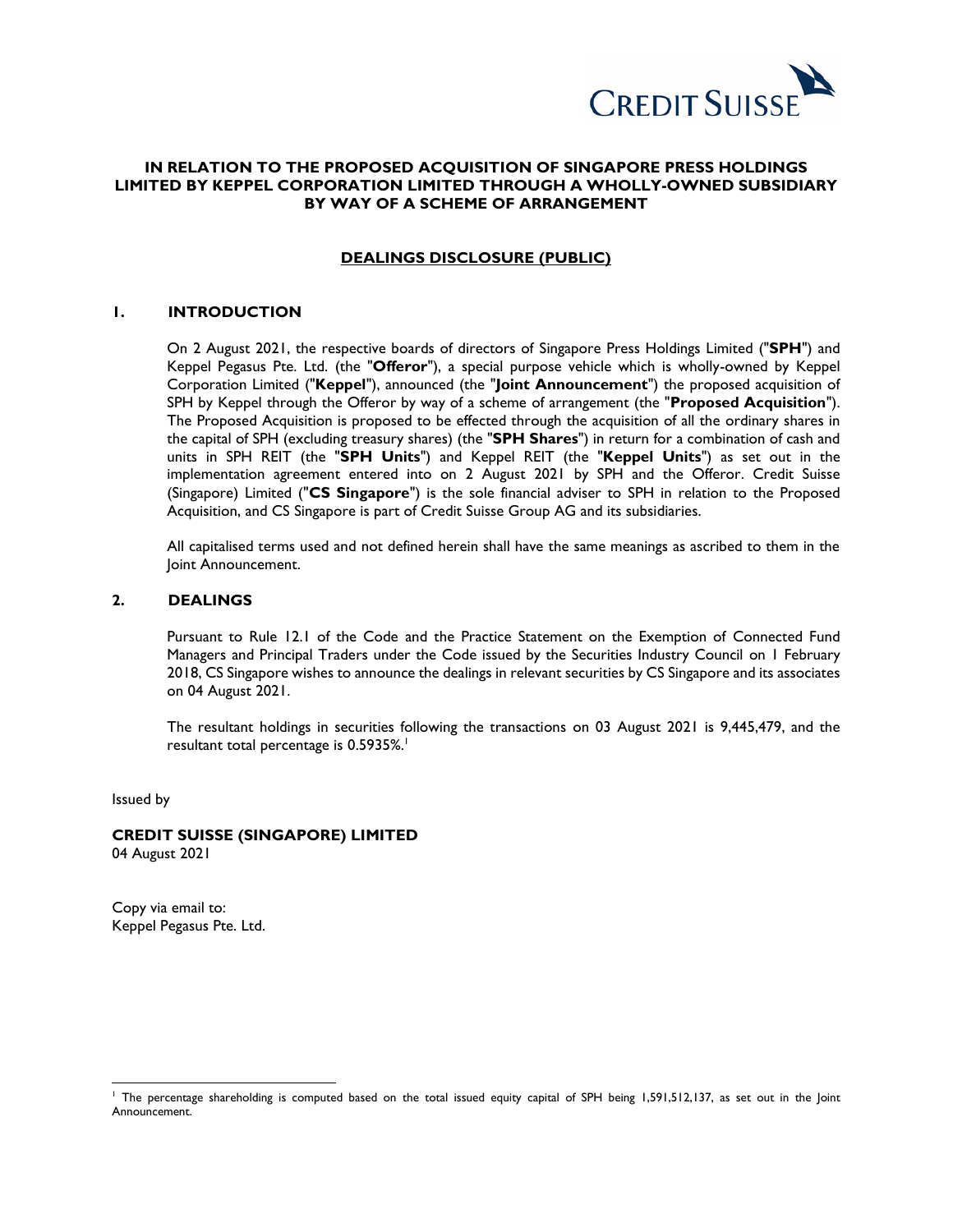

| <b>Party Involved</b>                                     | <b>Type of</b><br><b>Security</b><br><b>SPH Shares,</b><br><b>Convertible</b><br>Securities,<br>Options,<br><b>Warrants or</b><br>Derivatives) | <b>Nature of Investment Clients</b><br>and Nature of Dealing                                                                                                                                                                    | Date of<br><b>Dealing</b> | Total<br>Number of<br><b>Securities /</b><br><b>Reference</b><br><b>Securities</b><br>(as<br>applicable) | <b>Price Transacted and</b><br>(in relation to<br>transactions involving<br><b>Exempt Principal</b><br><b>Traders) Total</b><br><b>Amount Paid and/or</b><br><b>Received</b> | (In relation to<br>transactions involving<br><b>Exempt Principal</b><br><b>Traders) Highest and</b><br><b>Lowest Prices Paid</b><br>and/or Received |
|-----------------------------------------------------------|------------------------------------------------------------------------------------------------------------------------------------------------|---------------------------------------------------------------------------------------------------------------------------------------------------------------------------------------------------------------------------------|---------------------------|----------------------------------------------------------------------------------------------------------|------------------------------------------------------------------------------------------------------------------------------------------------------------------------------|-----------------------------------------------------------------------------------------------------------------------------------------------------|
| <b>CREDIT SUISSE</b><br><b>AG DUBLIN</b><br><b>BRANCH</b> | Derivatives in<br>respect of<br><b>SPH Shares</b>                                                                                              | Purchase of cash settled swap<br>derivative from non-discretionary<br>client in order for client to<br>unwind their derivative position<br>with trade date 03 August 2021<br>and settlement date 05 August<br>2021 ("Trade A"). | 03 August<br>2021         | 10,000                                                                                                   | <b>SGD 1.92/SGD</b><br>19,200.00                                                                                                                                             | Highest: SGD 1.92 and<br>Lowest: SGD 1.92                                                                                                           |
| <b>CREDIT SUISSE</b><br><b>AG DUBLIN</b><br><b>BRANCH</b> | Derivatives in<br>respect of<br><b>SPH Shares</b>                                                                                              | Purchase of cash settled swap<br>derivative from non-discretionary<br>client in order for client to<br>unwind their derivative position<br>with trade date 03 August 2021<br>and settlement date 05 August<br>2021 ("Trade B"). | 03 August<br>2021         | 644,900                                                                                                  | SGD 1.927815/SGD<br>1,243,248.18                                                                                                                                             | Highest: SGD 1.92 and<br>Lowest: SGD 1.93                                                                                                           |
| <b>CREDIT SUISSE</b><br><b>AG DUBLIN</b><br><b>BRANCH</b> | Derivatives in<br>respect of<br><b>SPH Shares</b>                                                                                              | Purchase of cash settled swap<br>derivative from non-discretionary<br>client in order for client to<br>unwind their derivative position<br>with trade date 03 August 2021<br>and settlement date 05 August<br>2021 ("Trade C"). | 03 August<br>2021         | 731,900                                                                                                  | SGD 1.928013/SGD<br>1,411,112.40                                                                                                                                             | Highest: SGD 1.92 and<br>Lowest: SGD 1.93                                                                                                           |
| <b>CREDIT SUISSE</b><br><b>INTERNATIONAL</b>              | Derivatives in<br>respect of<br><b>SPH Shares</b>                                                                                              | Purchase of cash settled swap<br>derivative from non-discretionary<br>client in order for client to<br>unwind their derivative position<br>with trade date 03 August 2021<br>and settlement date 05 August<br>2021 ("Trade D"). | 03 August<br>2021         | 486,000                                                                                                  | <b>SGD 1.9254/SGD</b><br>935,744.40                                                                                                                                          | Highest: SGD 1.92 and<br>Lowest: SGD 1.93                                                                                                           |

# **DEALINGS ON 03 August 2021**